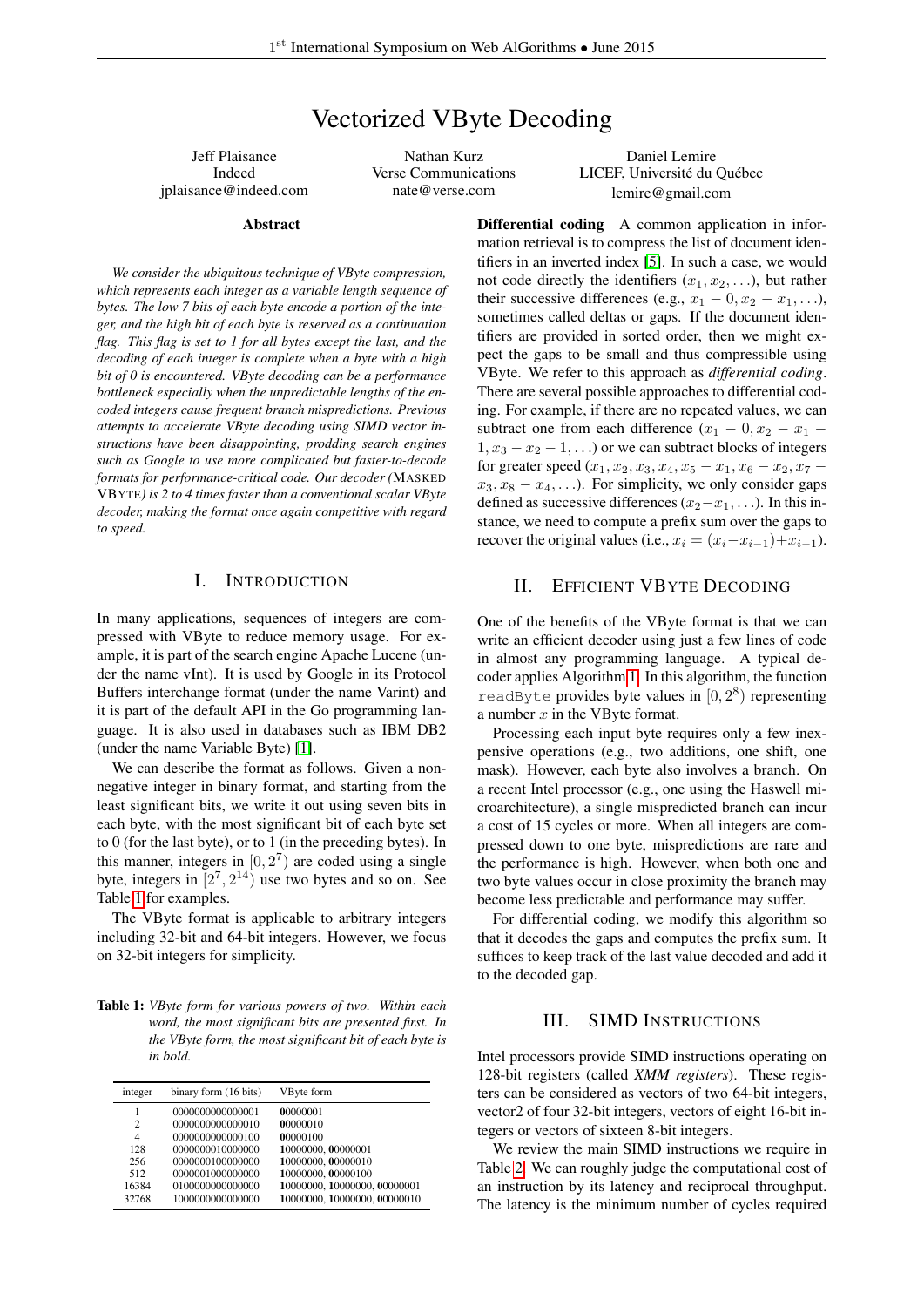<span id="page-1-0"></span>Algorithm 1 Conventional VByte decoder. The continue instruction returns the execution to the main loop. The readByte function returns the next available input byte.

1:  $y$  ← empty array of 32-bit integers 2: while input bytes are available do 3:  $b \leftarrow \text{readByte}()$ 4: if  $b \le 128$  then append b to y and continue 5:  $c \leftarrow b$ 6:  $b \leftarrow \text{readByte}()$ 7: if  $b \le 128$  then append  $c + b \times 2^7$  to y and continue 8:  $c \leftarrow (b \mod 2^7) \times 2^7$ 9:  $b \leftarrow \text{readByte}()$ 10: if  $b \le 128$  then append  $c + b \times 2^{14}$  to y and continue 11:  $c \leftarrow (b \mod 2^7) \times 2^{14}$ 12:  $b \leftarrow \text{readByte}()$ 13: if  $b \le 128$  then append  $c \leftarrow (b \mod 2^7) \times 2^{21}$  to  *and continue* 14:  $b \leftarrow \text{readByte}()$ 15: append  $c + (b \mod 2^7) \times 2^{28}$  to y 16: return  $y$ 

to execute the instruction. The latency is most important when subsequent operations have to wait for the instruction to complete. The reciprocal throughput is the inverse of the maximum number of instructions that can be executed per cycle. For example, a reciprocal throughput of 0.5 means that up to two instructions can be executed per cycle.

We use the movdqu instruction to load or store a register. Loading and storing registers has a relatively high latency (3 cycles). While we can load two registers per cycle, we can only store one of them to memory. A typical SIMD instruction is paddd: it adds two vectors of four 32-bit integers at once.

Sometimes it is necessary to selectively copy the content from one XMM register to another while possibly copying and duplicating components to other locations. We can do so with the pshufd instruction when considering the registers as vectors of 32-bit integers, or with the pshufb instruction when registers is considered vectors of bytes. These instructions take an input register v as well as a control mask  $m$  and they output a new vector  $(v_{m_0}, v_{m_1}, v_{m_2}, v_{m_3}, \ldots)$  with the added convention that  $v_{-1} \equiv 0$ . Thus, for example, the pshufd instruction can copy one particular value to all positions (using a mask made of 4 identical values). If we wish to shift by a number of bytes, it can be more efficient to use a dedicated instruction (psrldq or pslldq) even though the pshufb instruction could achieve the same result. Similarly, we can use the pmovsxbd instruction to more efficiently unpack the first four bytes as four 32 bit integers.

We can simultaneously shift right by a given number of bits all of the components of a vector using the instructions psrlw (16-bit integers), psrld (32-bit integers) and  $psrlq$  (64-bit integers). There are also corresponding left-shift instructions such as psllq. We can also compute the bitwise OR and bitwise AND between two 128-bit registers using the por and pand instructions.

There is no instruction to shift a vector of 16-bit integers by different number of bits (e.g.,  $(v_1, v_2, ...) \rightarrow$  $(v_1 \ll 1, v_2 \ll 2, ...)$  but we can get the equivalent result by mutiplying integers (e.g., with the pmullw instruction). The AVX2 instruction set introduced such flexible shift instructions (e.g., vpsrlvd), and they are much faster than a multiplication, but they not applicable to vectors of 16-bit integers. Intel proposed a new instruction set (AVX-512) which contains such an instruction (vpsrlvw) but it is not yet publicly available.

Our contribution depends crucially on the pmovmskb instruction. Given a vector of sixteen bytes, it outputs a 16-bit value made of the most significant bit of each of the sixteen input bytes: e.g., given the vector  $(128, 128, \ldots, 128)$ , pmovmskb would output 0xFFFF.

# IV. MASKED VBYTE DECODING

The conventional VByte decoders algorithmically process one input byte at a time (see Algorithm [1\)](#page-1-0). To multiply the decoding speed, we want to process larger chunks of input data at once. Thankfully, commodity Intel and AMD processors have supported *Single instruction, multiple data* (SIMD) instructions since the introduction of the Pentium 4 in 2001. These instructions can process several words at once, enabling *vectorized* algorithms.

Stepanov et al. [\[4\]](#page-5-2) used SIMD instructions to accelerate the decoding of VByte data (which they call varint-SU). According to their experimental results, SIMD instructions lead to a disappointing speed improvement of less than 25 %, with no gain at all in some instances. To get higher speeds (e.g., an increase of  $3\times$ ), they proposed instead new formats akin to Google's Group Varint [\[2\]](#page-5-3). For simplicity, we do not consider such "Group" alternatives further: once we consider different data format, a wide range of fast SIMD-based compression schemes become available [\[3\]](#page-5-4)—some of them faster than Stepanov et al.'s fastest proposal.

Though they did not provide a detailed description, Stepanov et al.'s approach resembles ours in spirit. Consider the simplified example from Fig. [1.](#page-3-0) It illustrates the main steps:

- From the input bytes, we gather the control bits  $(1,0,1,0,0,0)$  in this case) using the pmovmskb instruction.
- From the resulting mask, we look up a *control mask* in a table and apply the pshufb instruction to move the bytes. In our example, the first 5 bytes are left in place (at positions 1, 2, 3, 4, 5) whereas the  $5<sup>th</sup>$ byte is moved to position 7. Other output bytes are set to zero.
- We can then extract on the first 7 bits of the low bytes (at positions 1, 3, 5, 7) into a new 8-byte register. We can also extract the high bytes (positions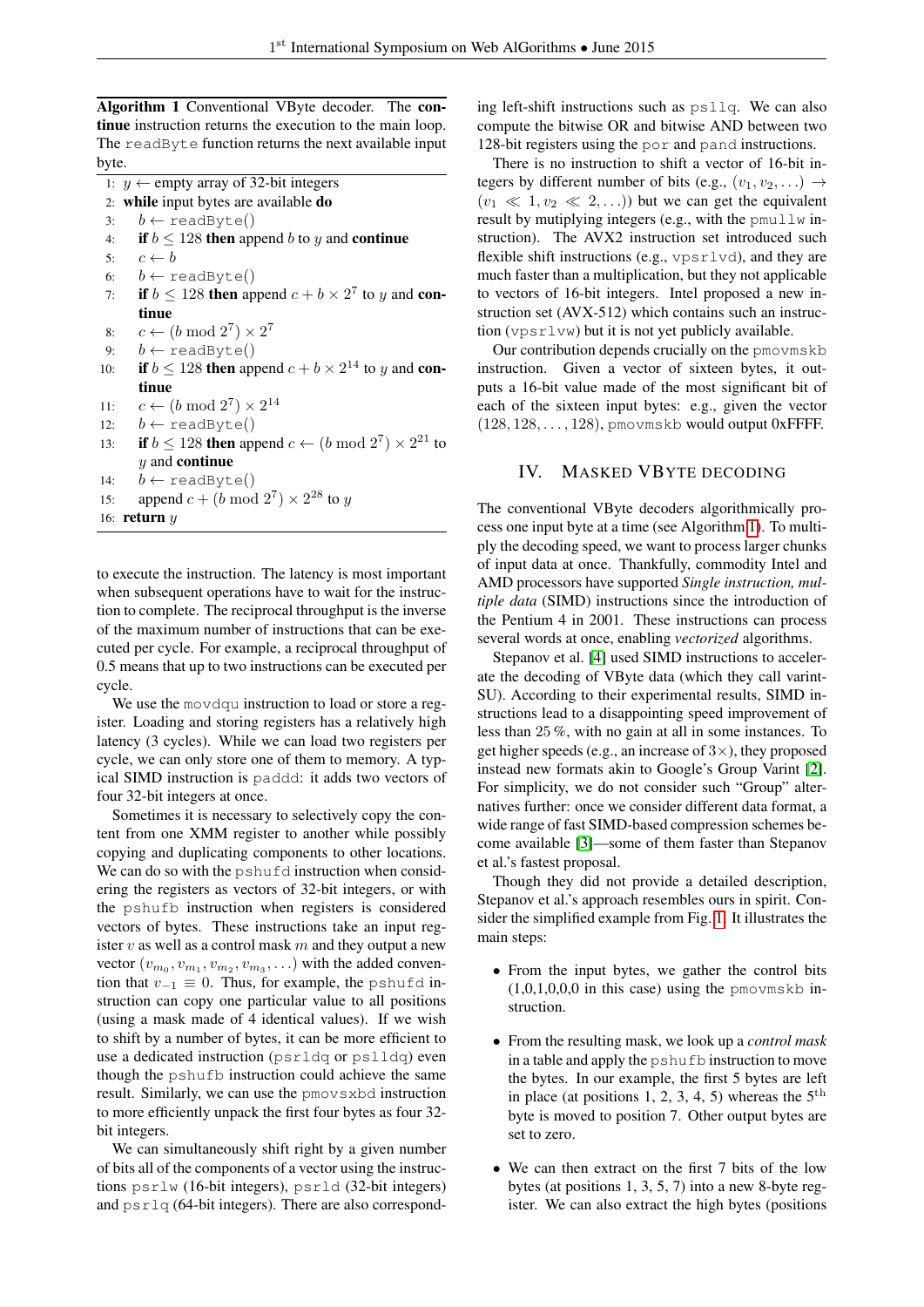| instruction | description                                                  | latency | rec. through- |
|-------------|--------------------------------------------------------------|---------|---------------|
|             |                                                              |         | put           |
| movdqu      | store or retrieve a 128-bit register                         | 3       | 1/0.5         |
| paddd       | add four pairs of 32-bit integers                            |         | 0.5           |
| pshufd      | <i>shuffle</i> four 32-bit integers                          |         |               |
| pshufb      | shuffle sixteen bytes                                        |         |               |
| psrldq      | shift right by a number of bytes                             |         | 0.5           |
| pslldg      | shift left by a number of bytes                              |         | 0.5           |
| pmovsxbd    | unpack the first four bytes into four 32-bit ints.           |         | 0.5           |
| pmovsxwd    | unpack the first four 16-bit integers into four 32-bit ints. |         | 0.5           |
| psrlw       | shift right eight 16-bit integers                            |         |               |
| psrld       | shift right four 32-bit integers                             |         |               |
| psrlq       | shift right two 64-bit integers                              |         |               |
| psllq       | shift left two 64-bit integers                               |         |               |
| por         | bitwise OR between two 128-bit registers                     |         | 0.33          |
| pand        | bitwise AND between two 128-bit registers                    |         | 0.33          |
| pmullw      | multiply eight 16-bit integers                               | 5       |               |
| pmovmskb    | create a 16-bit mask from the most significant bits          | 3       |               |

<span id="page-2-0"></span>Table 2: *Relevant SIMD instructions on* Haswell *Intel processors with latencies and reciprocal throughput in CPU cycles .*

2, 4, 6, 8) into another 8-byte register. On this second register, we apply a right shift by 1 bit on the four 16-bit values (using  $psrlw$ ). Finally, we compute the bitwise OR of these two registers, combining the results from the low and high bits.

A naïve implementation of this idea could be slow. Indeed, we face several performance challenges:

- The pmovmskb instruction has a relatively high latency (e.g., 3 cycles on the Haswell microarchitecture).
- The pmovmskb instruction processes 16 bytes at once, generating a 16-bit result. Yet looking up a 16-bit value in a table would require a 65536-value table. Such a large table is likely to stress the CPU cache.

Moreover, we do not know ahead of time where coded integers begin and end: a typical segment of 16 bytes might contain the end of one compressed integer, a few compressed integer at the beginning of another compressed integer.

Our proposed algorithm works on 12 bytes inputs and 12-bit masks. In practice, we load the input bytes in a 128-bit register containing 16 bytes (using movdqu), but only the first 12 bytes are considered. For the time being, let us assume that the segment begins with a complete encoded integer. Moreover, assume that the 12-bit mask has been precomputed.

In what follows, we use the convention that  $(\cdots)_k$  is a vector of k-bit integers. Because numbers are stored in binary notation, we have that

$$
(1,0,0,0)_8 = (1,0)_{16} = (1)_{32},
$$

that is, all three vectors represent the same binary data.

• If the mask is  $00 \cdots 00$ , then the 12 input bytes represent 12 integers *as is*. We can unpack the first 4 bytes to 4 32-bit integers (in a 128-bit register) with the pmovsxbd instruction. This new register can then be stored in the output buffer. We can then shift the input register by 4 bytes using the psrldq instruction, and apply to pmovsxbd instruction again. Repeating a third time, we have decoded all 12 integers. We have consumed 12 input bytes and written 12 integers.

- Otherwise we use the 12-bit mask to look two 8-bit values in a table  $2^{12}$ -entries-wide. The first 8-bit value is an integer between 2 and 12 indicating how many input bytes we consume. Though it is not immediately useful to know how many bytes are consumed, we use this number of consumed bytes when loading the next input bytes. The second 8-bit value is an *index* i taking integer values in [0, 170). From this index, we load up one of 170 control masks. We then proceed according to the value of the index  $i$ :
	- If  $i < 64$ , then the next 6 integers each fit in at most two bytes (they are less than  $2^{14}$ ). There are exactly  $2^6 = 64$  cases corresponding to this scenario. That is, the first integer can fit in one or two bytes, the second integer in one or two bytes, and so on, generating 64 distinct cases. For each of the 6 integers  $x_i$ , we have the low byte containing the least significant 7 bits of the integer  $a_i$ , and optionally a high byte containing the next 7 bits  $b_i$  $(x_i = a_i + b_i 2^7)$ . The call to pshufb will permute the bytes such that the low bytes occupy the positions 1, 3, 5, 7, 9, 11 whereas the high bytes, when available, occupy the positions 2, 4, 6, 8, 10, 12. When a high byte is not available, the byte value zero is used instead.

For example, when all 6 values are in  $[2^7, 2^{14})$ ,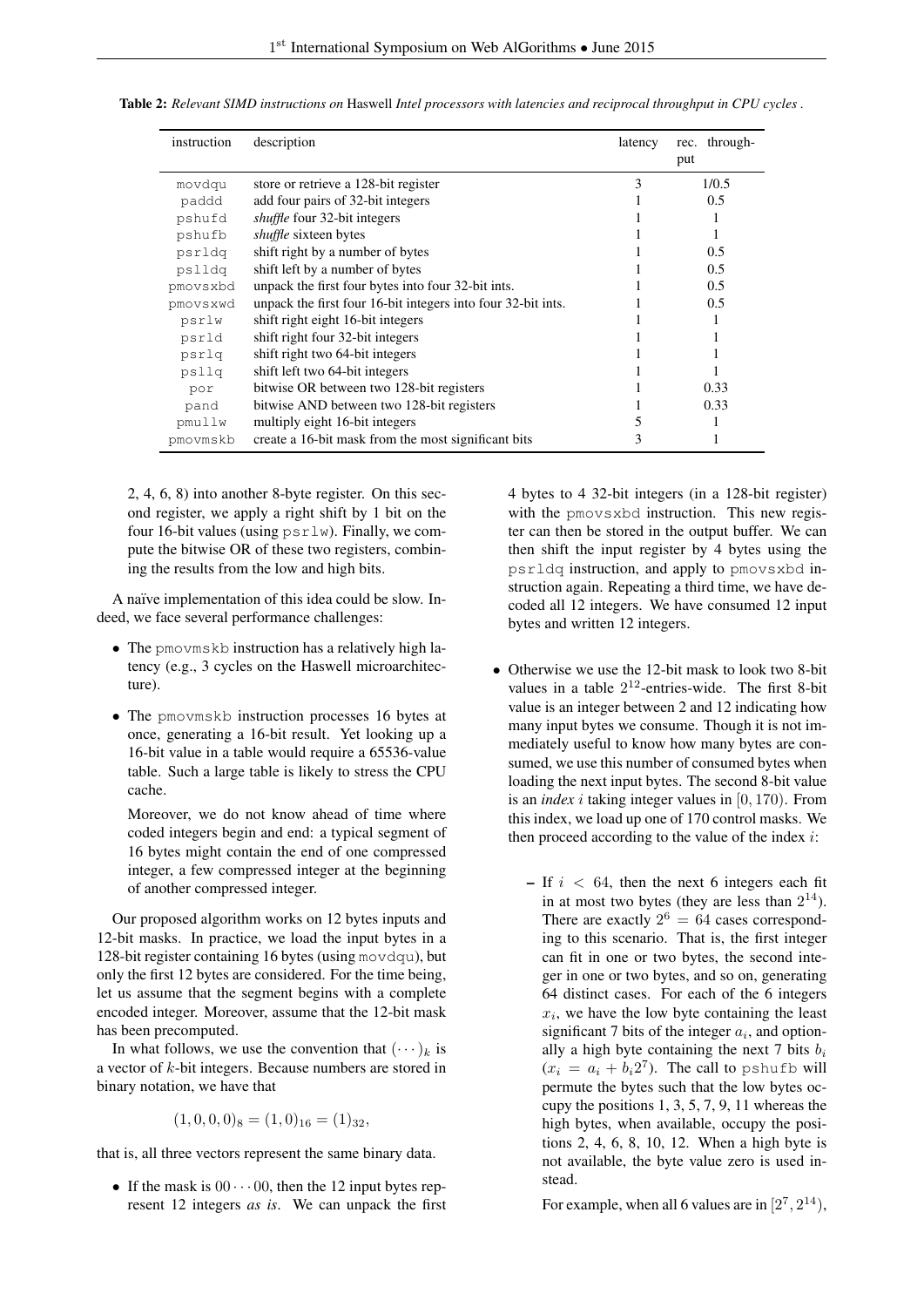<span id="page-3-0"></span>

Figure 1: *Simplified illustration of vectorized VByte decoding from 6 bytes to four 16-bit integers (128, 386, 16, 32).*

the permuted bytes are

$$
(a_11, b_1, a_21, b_2, a_31, b_3, \ldots, a_61, b_6)_8
$$

when presented as a vector of bytes with the short-hand notation  $a_i 1 \equiv a_i + 2^7$ .

From these permuted bytes, we generate two vectors using bitwise ANDs with fixed masks (using pand). The first one retains only the least significant 7 bits of the low bytes: as a vector of 16-bit integers we have

$$
(a_1 1, b_1, a_2 1, b_2, a_3 1, b_3, \dots, a_6 1, b_6)
$$
  
AND  

$$
(127, 0, 127, 0, 127, 0, \dots, 127, 0)
$$
  

$$
= (a_1, a_2, a_3, \dots, a_6)
$$
16.

The second one retains only the high bytes:

$$
(0, b1, 0, b2, 0, b3, ..., 0, b6)8.
$$

Considering the latter as a vector of 16-bit integers, we right shift it by 1 bit (using  $psrlw$ ) to get the following vector

$$
(b_1 2^7, b_2 2^7, b_3 2^7, \ldots, b_6 2^7)_{16}.
$$

We can then combine (with a bitwise OR using por) this last vector with the vector containing the least significant 7 bits of the low bytes. We have effectively decoded the 6 integers as 16-bit integers: we get

$$
(a_1 + b_1 2^7, a_2 + b_2 2^7,a_3 + b_3 2^7, a_4 + b_4 2^7,a_5 + b_5 2^7, a_6 + b_6 2^7)_{16}.
$$

We can unpack the first four to 32-bit integers using an instruction such as pmovsxwd, we can then shift by 8 bytes (using psrldq) and apply pmovsxwd once more to decode the last two integers.

– If  $64 \le i \le 145$ , the next 4 encoded integers fit in at most 3 bytes. We can check that there are  $81 = 3<sup>4</sup>$  such cases. The processing is then similar to the previous case except that we

have up to three bytes per integer (low, middle and high). The permuted version will rearrange the input bytes so that the first 3 bytes contain the low, middle and high bytes of the first integer, with the convention that a zero byte is written when there is no corresponding input byte. The next byte always contain a zero. Then we store the data corresponding to the next integer in the next 3 bytes. A zero byte is added. And so on.

This time, we create 3 new vectors using bitwise ANDs with appropriate masks: one retaining only the least significant 7 bits from the low bytes, another retaining only the least significant 7 bits from the middle bytes and another retaining only the high bytes. As vectors of 32-bit integers, the second vector is right shifted by 1 bit whereas the third vector is right shifted by 2 bits (using psrld). The 3 registers are then combined with a bitwise OR and written to the output buffer.

– Finally, when  $145 \le i \le 170$ ), we decode the next 2 integers. Each of these integers can consume from 1 to 5 input bytes. There are  $5^2 = 25$  such cases.

For simplicity of exposition, we only explain how we decode the first of the two integers using 8-byte buffers. The integer can be written as  $x_1 = a_1 + b_1 2^7 + c_1 2^{14} + d_1 2^{21} + e_1 2^{28}$ where  $a_1, b_1, c_1, d_1 \in [0, 2^7)$  and  $e_1 \in [0, 2^4)$ . Assuming that  $x_1 \geq 2^{28}$ , then the first 5 input bytes will be  $(a_11, b_11, c_11, d_11, e_1)_8$ .

Irrespective of the value of the index  $i$ , the first step is to set the most significant bit of each input byte to 0 with a bitwise AND. Thus, if  $x_1 \geq 2^{28}$ , we get  $(a_1, b_1, c_1, d_1, e_1)_8$ .

We then permute the bytes so that we get the following 8 bytes:

$$
Y = (b_1, c_1, d_1, e_1 + a_1 2^8)_{16}.
$$

The last byte is occupied by the value  $a_1$ which we can isolate for later use by shifting right the whole vector by seven bytes (using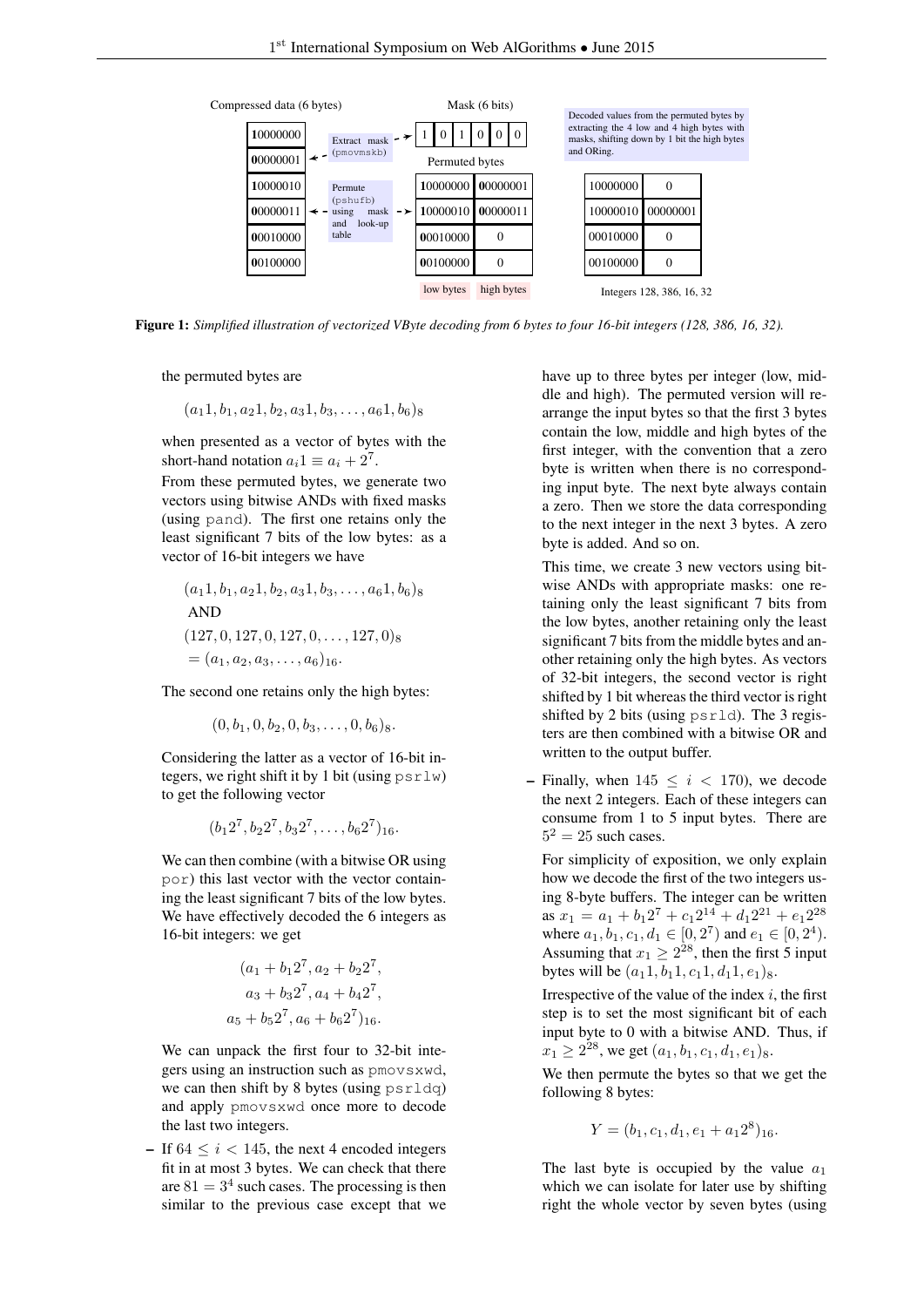psrldq):

$$
Y' = (a_1, 0, 0, 0, 0, 0, 0, 0)_{8}.
$$

Using the pmullw instruction, we multiply the permuted bytes  $(Y)$  by the vector

$$
({\bf 2}^7, {\bf 2}^6, {\bf 2}^5, {\bf 2}^4)_{16}
$$

to get

$$
(b_1 2^7, c_1 2^6, d_1 2^5, e_1 2^4 + (a_1 2^{12} \mod 2^{16}))_{16}.
$$

As a byte vector, this last vector is equivalent to

$$
X = (b_1 2^7 \mod 2^8, b_1 \div 2,
$$
  

$$
c_1 2^6 \mod 2^8, c_1 \div 2^2,
$$
  

$$
d_1 2^5 \mod 2^8, d_1 \div 2^3,
$$
  

$$
e_1 2^6 \mod 2^8, \star)_8
$$

where we used  $\star$  to indicate an irrelevant byte value. We can left shift this last result by one byte (using psllq):

$$
X' = (0, b_1 2^7 \mod 2^8,
$$
  
\n
$$
b_1 \div 2, c_1 2^6 \mod 2^8,
$$
  
\n
$$
c_1 \div 2^2, d_1 2^5 \mod 2^8,
$$
  
\n
$$
d_1 \div 2^3, e_1 2^6 \mod 2^8
$$

We can combine these two results with the value  $a_1$  isolated earlier  $(Y')$ :

$$
Y' \text{ OR } X \text{ OR } X = (a_1 + b_1 2^7 \text{ mod } 2^8, \star,
$$

$$
b_1 \div 2 + c_1 2^6 \text{ mod } 2^8, \star,
$$

$$
c_1 \div 2^2 + d_1 2^5 \text{ mod } 2^8, \star,
$$

$$
d_1 \div 2^3 + e_1 2^6 \text{ mod } 2^8, \star)
$$

where again we use  $\star$  to indicate irrelevant byte values. We can permute this last vector to get

$$
(a_1 + b_1 2^7 \mod 2^8, b_1 \div 2 + c_1 2^6 \mod 2^8,
$$
  
\n
$$
c_1 \div 2^2 + d_1 2^5 \mod 2^8,
$$
  
\n
$$
d_1 \div 2^3 + e_1 2^6 \mod 2^8, \dots),
$$
  
\n
$$
= (a_1 + b_1 2^7 + c_1 2^{14} + d_1 2^{21} + e_1 2^{28}, \dots),
$$

Thus, we have effectively decoded the integer  $x_1$ .

The actual routine works with two integers  $(x_1, x_2)$ . The content of the first one is initially stored in the first 8 bytes of a 16-byte vector whereas the remaining 8 bytes are used for the second integer. Both integers are decoded simultaneously.

An important motivation is to amortize the latency of the pmovmskb instruction as much as possible. First, we repeatedly call the pmovmskb instruction until we

have processed up to 48 bytes to compute a corresponding 48-bit mask. Then we repeatedly call the decoding procedure as long as 12 input bits remain out of the processed 48 bytes. After reach call to the 12-byte decoding procedure, we left shift the mask by the number of consumed bits. Recall that we look up the number of consumed bytes at the beginning of the decoding procedure so this number is readily available and its determination does not cause any delay. When fewer than 12 valid bits remain in the mask, we process another block of 48 input bytes with pmovmskb. To accelerate further this process, and if there are enough input bytes, we maintain two 48-bit masks (representing 96 input bytes): in this manner, a 48-bit mask is already available while a new one is being computed. When fewer than 48 input bytes but more than 16 input bytes remain, we call pmovmskb as needed to ensure that we have at least a 12-bit mask. When it is no longer possible, we fall back on conventional VByte decoding.

Differential Coding We described the decoding procedure without accounting for differential coding. It can be added without any major algorithmic change. We just keep track of last 32-bit integer decoded. We might store it in the last entry of a vector of four 32-bit integers (henceforth  $p = (p_1, p_2, p_3, p_4)$ ).

We compute the prefix sum before to writing the decoded integers. There are two cases to consider. We either write four 32-bit integers or 2 32-bit integers (e.g., when writing 6 decoded integers, we first write 4, then 2 integers). In both cases, we permute first the entries of  $p$ so that  $p \leftarrow (p_4, p_4, p_4, p_4)$  using the pshufd instruction.

- If we decoded 4-integers stored in the vector  $c$ . We left shift the content of  $c$  by one integer (using pslldq) so that  $c' \leftarrow (0, c_1, c_2, c_3)$ . We add c to  $c'$ using paddd so that  $c \leftarrow (c_1, c_1 + c_2, c_2 + c_3, c_3 + c_4)$  $c<sub>4</sub>$ ). We shift the rest by two integers (using again pslldq)  $c' \leftarrow (0, 0, c_1, c_1 + c_2)$  and add  $c + c' =$  $(c_1, c_1+c_2, c_1+c_2+c_3, c_1+c_2+c_3+c_4)$ . Finally, we add p to this last result  $p \leftarrow p + c + c' = (p_4 + p_5)$  $c_1, pp+c_1+c_2, p+c_1+c_2+c_3, p+c_1+c_2+c_3+c_4$ . We can write  $p$  as the decoded output.
- The process is similar though less efficient if we only have two decoded gaps. We start from a vector containing two gaps  $c \leftarrow (c_1, c_2, \star, \star)$  where we indicate irrelevant entries with  $\star$ . We can left shift by one integer  $c' \leftarrow (0, c_1, c_2, \star)$  and add the result  $c + c' = (c_1, c_1 + c_2, \star, \star)$ . Using the pshufd instruction, we can copy the value of the second component to the third and fourth components, generating  $(c_1, c_1 + c_2, c_1 + c_2, c_1 + c_2)$ . We can then add  $p$  to this result and store the result back into  $p$ . The first two integers can be written out as output.

## V. EXPERIMENTS

We implemented our software in C and C++. The benchmark program ran on a Linux server with an Intel i7-